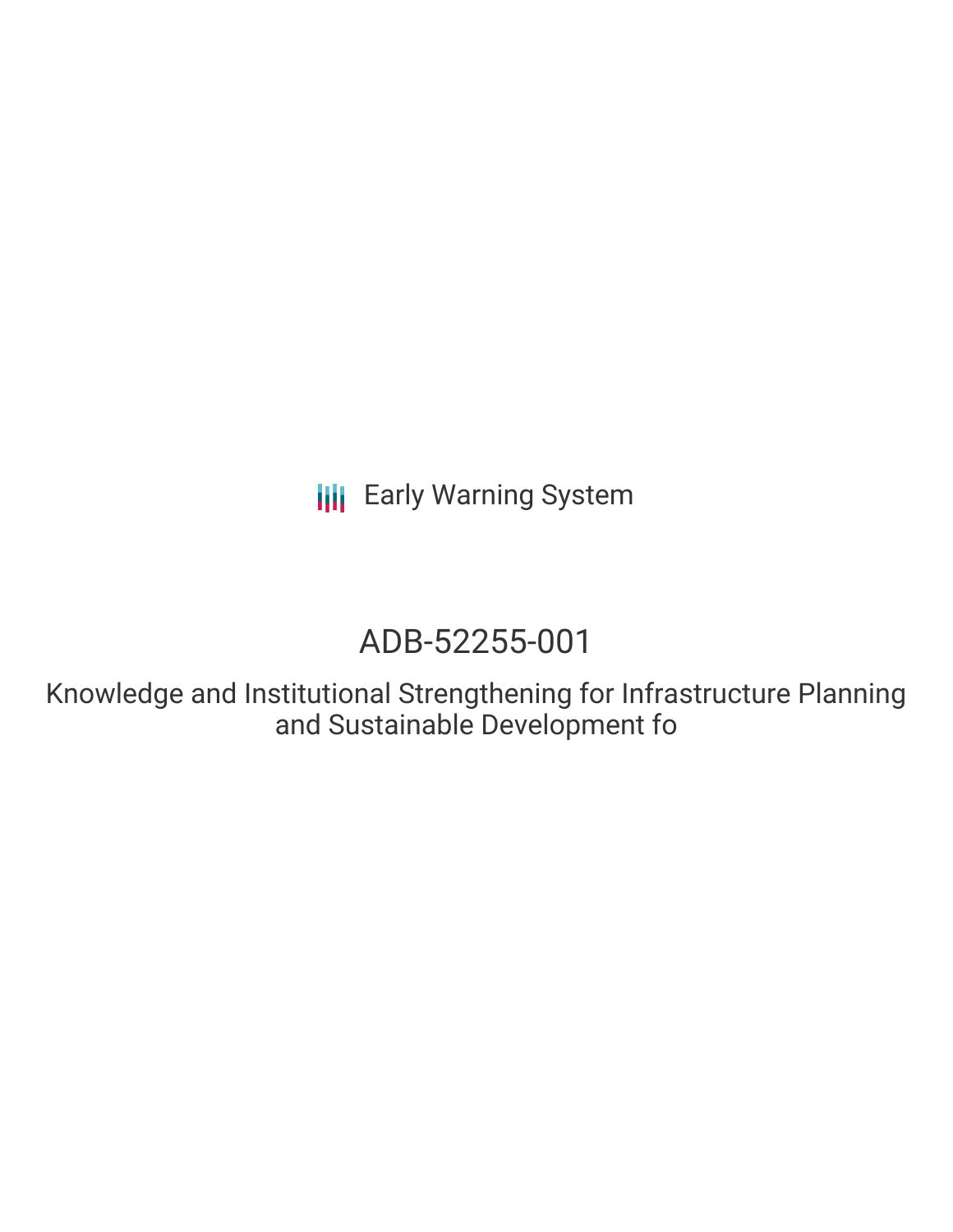

Knowledge and Institutional Strengthening for Infrastructure Planning and Sustainable Development fo

#### **Quick Facts**

| <b>Countries</b>               | India                                                                           |
|--------------------------------|---------------------------------------------------------------------------------|
| <b>Specific Location</b>       | Assam, Manipur, Manipur, Meghalaya, Mizoram, Mizoram, Nagaland, Sikkim, Tripura |
| <b>Financial Institutions</b>  | Asian Development Bank (ADB)                                                    |
| <b>Status</b>                  | Proposed                                                                        |
| <b>Bank Risk Rating</b>        | U                                                                               |
| <b>Borrower</b>                | Government of India                                                             |
| <b>Sectors</b>                 | Energy, Infrastructure, Technical Cooperation, Transport, Water and Sanitation  |
| <b>Investment Type(s)</b>      | Fund                                                                            |
| <b>Investment Amount (USD)</b> | \$2.00 million                                                                  |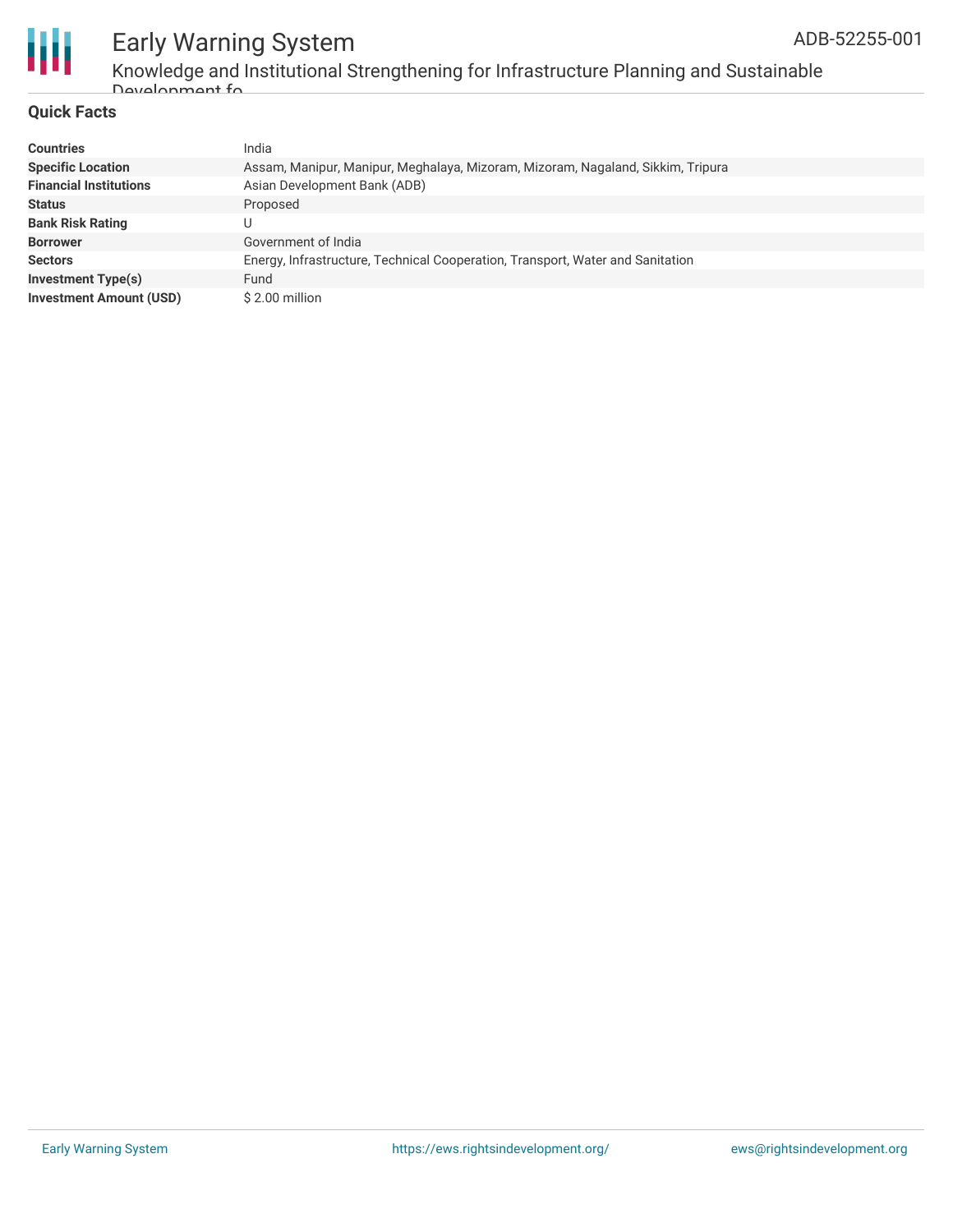



Knowledge and Institutional Strengthening for Infrastructure Planning and Sustainable Development fo

## **Project Description**

According to the bank website, the proposed project will "support the knowledge-driven operational approach of the country partnership strategy (CPS) of India, 2018-20221 of the Asian Development Bank (ADB), by assisting the investment planning, project preparation, and capacity development for their implementation in India's less-developed north eastern region (NER). The TA meets the CPS priorities on inclusive access to infrastructure and social services in low income states, and regional integration and cooperation (RCI).

The TA will provide the knowledge and capacity support in Assam, Manipur, Meghalaya, Mizoram, Nagaland, Sikkim, and Tripura, following the specific requests by the concerned state governments. Along with supporting the activities of the concerned state agencies, the TA will also strengthen the roles and functions of North Eastern Council (NEC) and Ministry of Development of North Eastern Region (MDONER) to support the activities in those states. The KSTA has been included in India's Country Operational Business Plan (2019-2021)."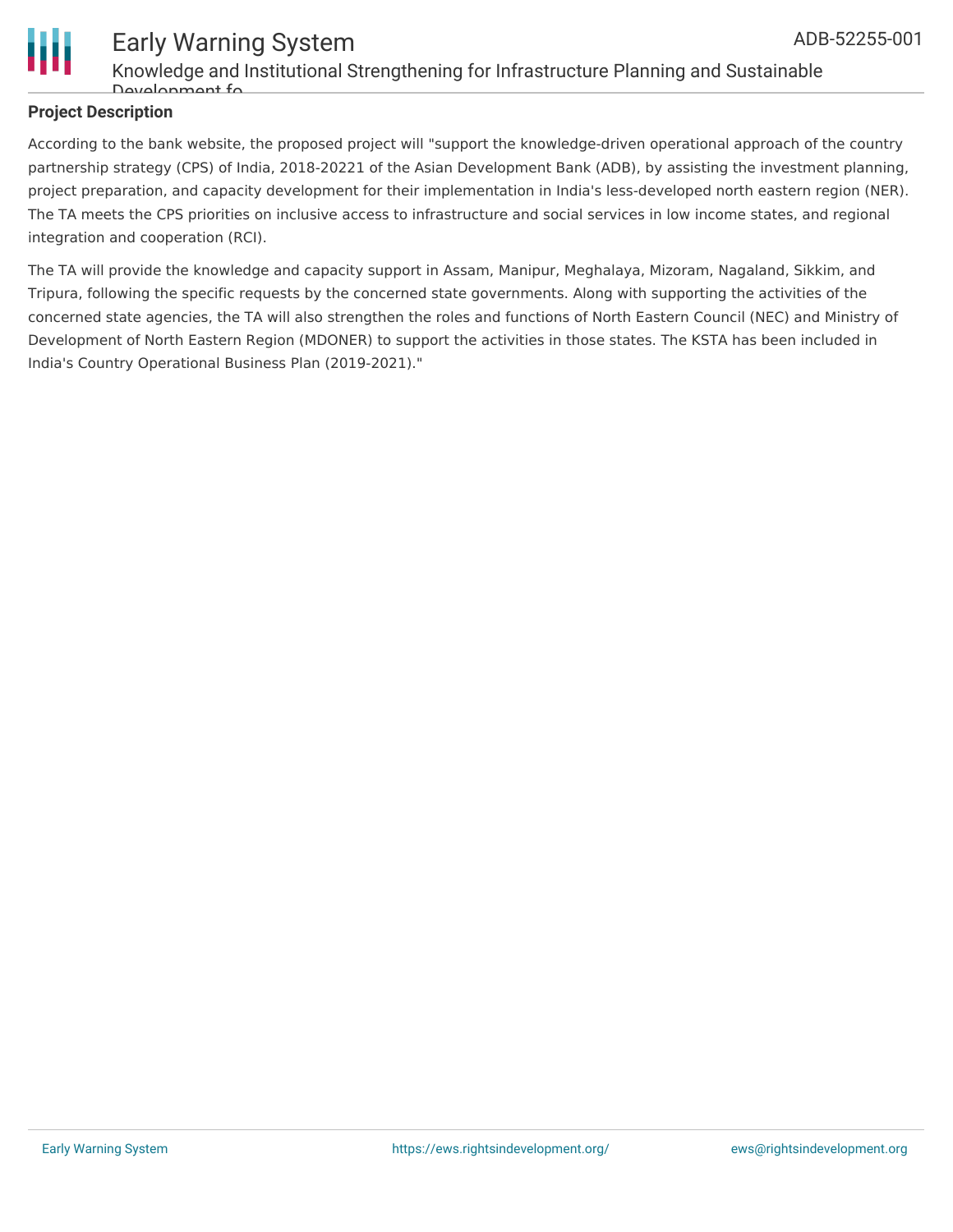

Knowledge and Institutional Strengthening for Infrastructure Planning and Sustainable Development fo

## **Investment Description**

Asian Development Bank (ADB)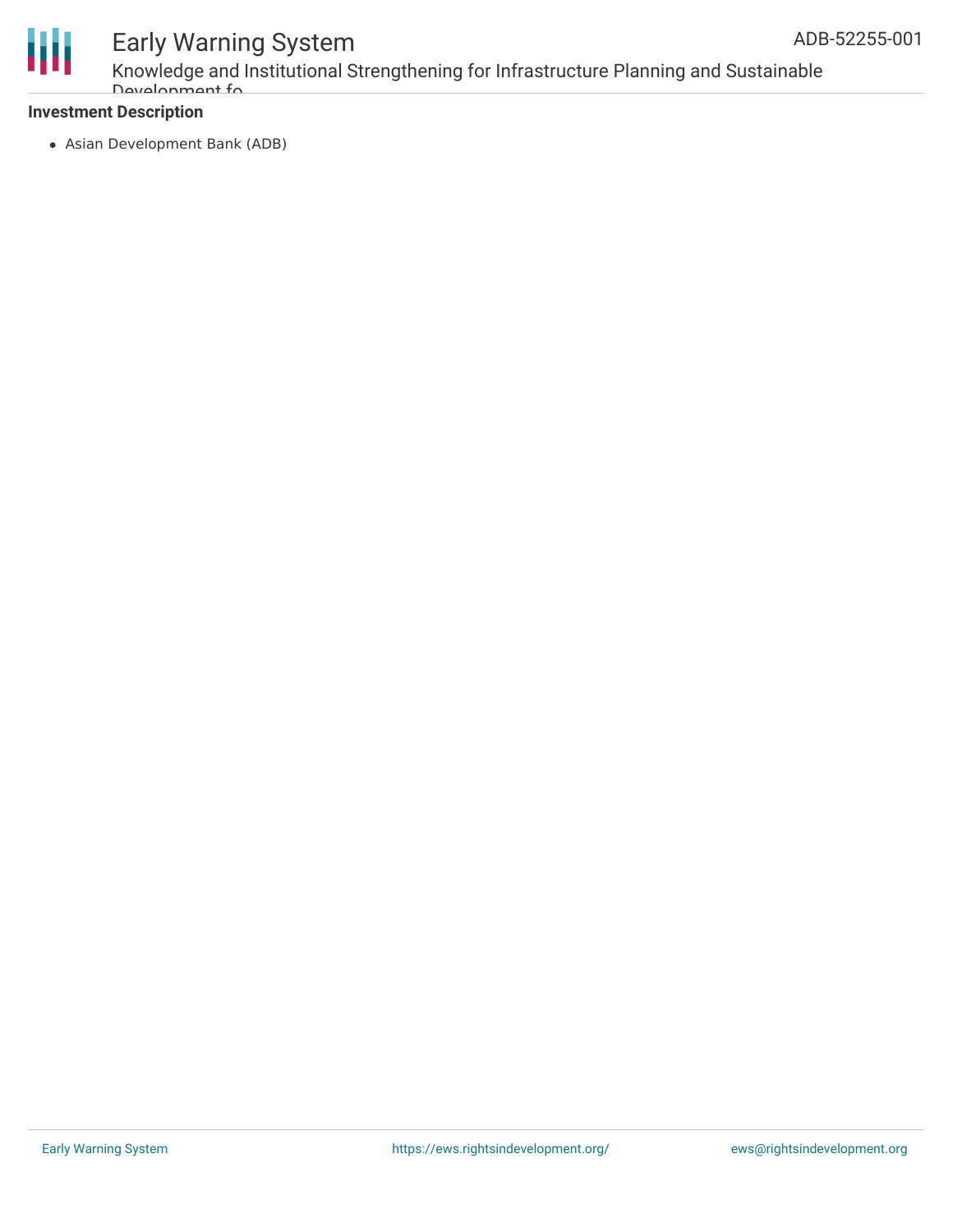

# Early Warning System Knowledge and Institutional Strengthening for Infrastructure Planning and Sustainable Development fo

### **Contact Information**

Responsible ADB Officer Ashok Srivastava Responsible ADB Department South Asia Department Responsible ADB Division India Resident Mission

Executing Agencies Asian Development Bank 6 ADB Avenue, Mandaluyong City 1550, Philippines

Department of Economic Affairs Ministry of Finance Room No. 40-B North Block New Delhi-110001, India

### **ACCOUNTABILITY MECHANISM OF ADB**

The Accountability Mechanism is an independent complaint mechanism and fact-finding body for people who believe they are likely to be, or have been, adversely affected by an Asian Development Bank-financed project. If you submit a complaint to the Accountability Mechanism, they may investigate to assess whether the Asian Development Bank is following its own policies and procedures for preventing harm to people or the environment. You can learn more about the Accountability Mechanism and how to file a complaint at: http://www.adb.org/site/accountability-mechanism/main